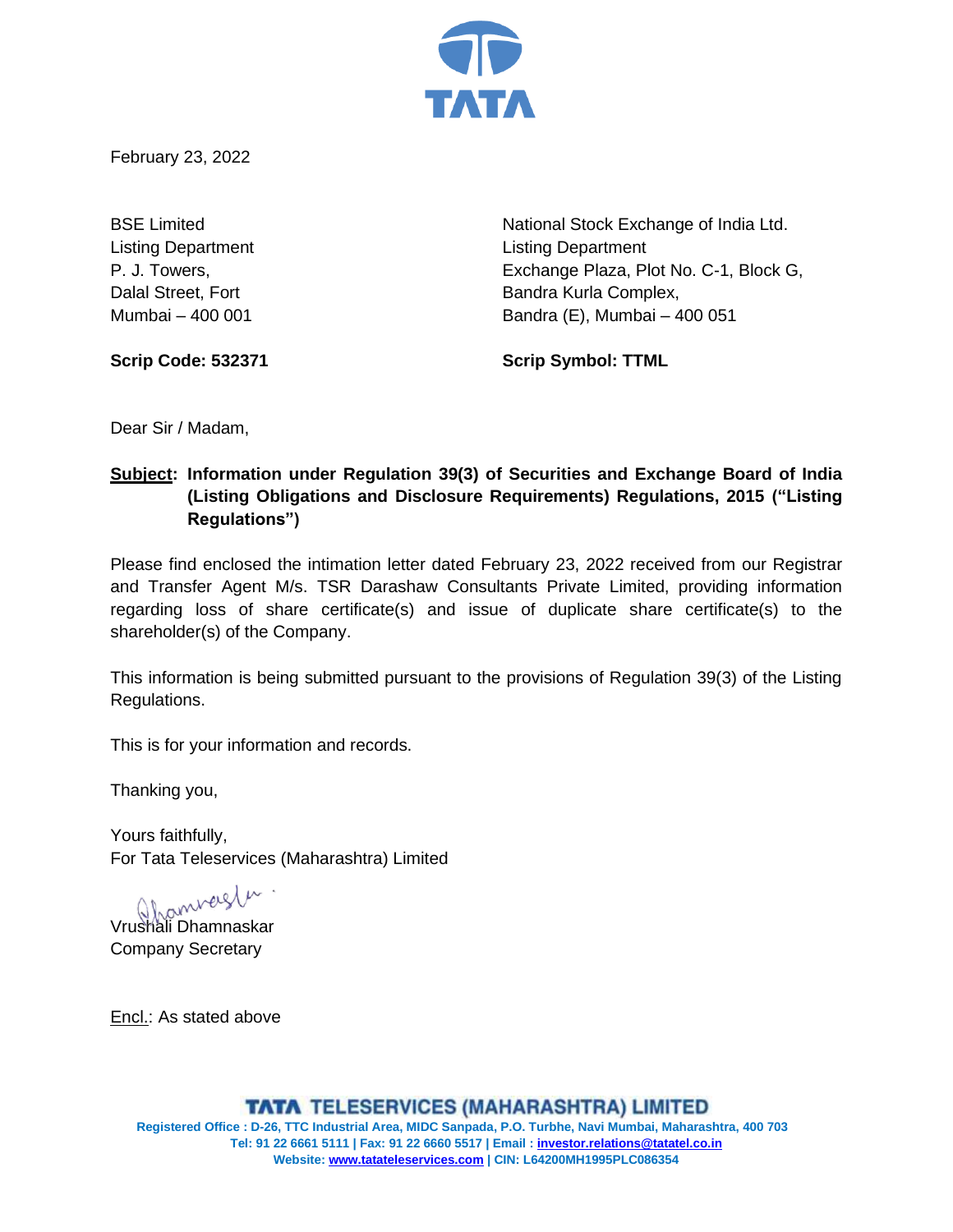

**National Stock Exchange of India Ltd. Date :-23/02/2022 Exchange Plaza Plot No.c-1, G-Block IFB Centre Bandra-Kurla Complex Bandra (East), Mumbai 400051 Maharashtra India**

**Attn : The Secretary of Stock Exchange**

Dear Sir[s]/Madam,

UNIT : Tata Teleservices (Maharashtra) Limited RE : LOSS OF SHARE CERTIFICATES.

We have to advise you to place the appended Notice regarding loss of Certificate[s] for attention of the Members of the Exchange, with instructions that they communicate to us immediately if they are in <sup>a</sup> position to give us information relating to any transaction or whereabouts of the original certificate[s].

## **This is computer generated letter and does not require signature.**

**TSR DARASHAW CONSULTANTS PRIVATE LIMITED**

(Subsidiary of Link Intime India Private Limited) C-101, 1st Floor, 247 Park, Lal Bahadur Shastri Marg, Vikhroli (West), Mumbai - 400083 CIN - U74999MH2018PTC307859 Tel.: +91 22 6656 8484 Fax : +91 22 6656 8494 E-mail : [csg-unit@tcplindia.co.in](mailto:csg-unit@tcplindia.co.in) Website : <https://www.tcplindia.co.in>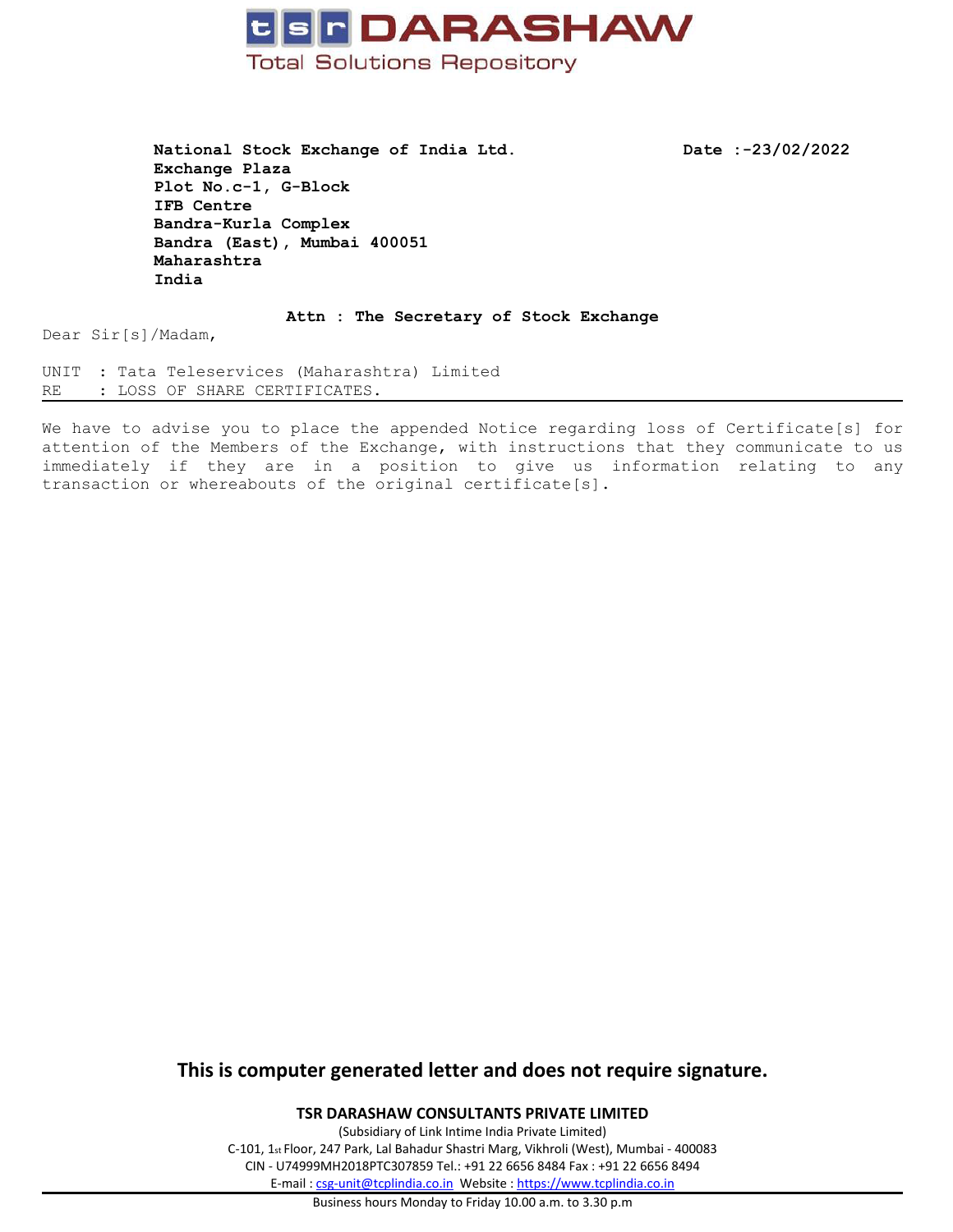

#### **NOTICE Tata Teleservices (Maharashtra) Limited Regd. Off : D-26, TTC INDUSTRIAL AREA MIDC SANPADA P.O TURBHE NAVI MUMBAI MAHARASHTRA 400703**

NOTICE is hereby given that the certificate[s] for the under mentioned securities of the Company has / have been lost / mislaid and holder[s] of the said securities has/have applied to the Company to issue duplicate certificate[s]. Any person who has <sup>a</sup> claim in respect of the said securities should lodge such claim with the Company at the Registered Office, within 15 days from this date, else the Company will proceed to issue duplicate certificate[s] without further intimation.

| Folio No.  | Name of the holders (Inc Joint | Shares of Rs. 10.00/- | Certificate | Distinctive Nos.      |
|------------|--------------------------------|-----------------------|-------------|-----------------------|
|            | Holders)                       | each                  | No.         |                       |
| HMS0029788 | SHIV KUMAR AGGARWAL            | 66                    | 209856      | 1897308352-1897308417 |
|            |                                | 100                   | 97846       | 1393137362-1393137461 |
|            |                                | 100                   | 97847       | 1393137462-1393137561 |
|            |                                | 100                   | 97848       | 1393137562-1393137661 |
|            |                                | 100                   | 97849       | 1393137662-1393137761 |
|            |                                | 100                   | 97850       | 1393137762-1393137861 |

**Date :- 23/02/2022**

**Place :- Mumbai**

**This is computer generated letter and does not require signature.**

**TSR DARASHAW CONSULTANTS PRIVATE LIMITED**

(Subsidiary of Link Intime India Private Limited) C-101, 1st Floor, 247 Park, Lal Bahadur Shastri Marg, Vikhroli (West), Mumbai - 400083 CIN - U74999MH2018PTC307859 Tel.: +91 22 6656 8484 Fax : +91 22 6656 8494 E-mail : [csg-unit@tcplindia.co.in](mailto:csg-unit@tcplindia.co.in) Website : <https://www.tcplindia.co.in>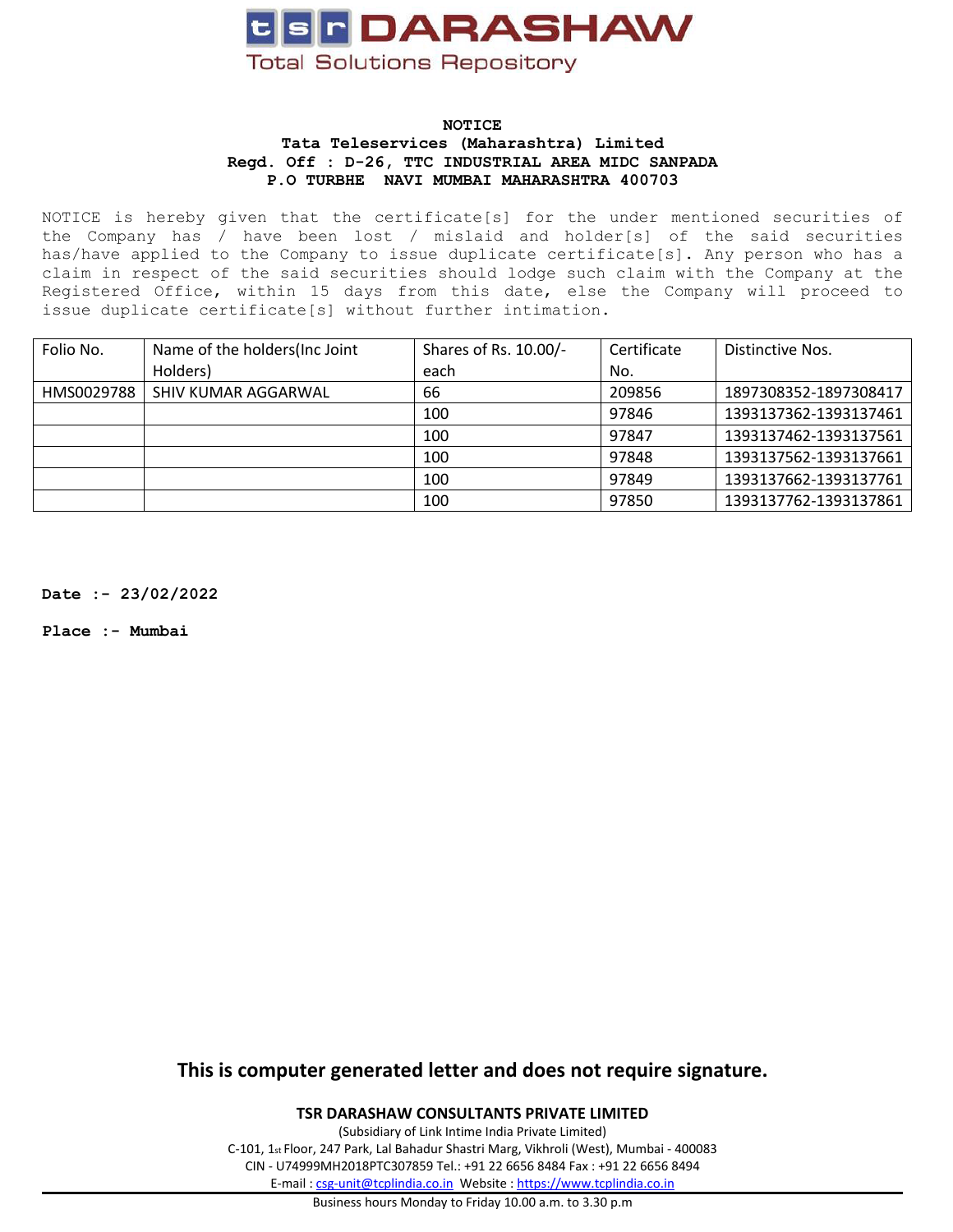

**BSE LIMITED Date :- 23/02/2022 PHIROZE JEEJEEBHOY TOWERS DALAL STREET FORT MUMBAI MAHARASHTRA INDIA 400001**

#### **Attn : The Secretary of Stock Exchange**

Dear Sir[s]/Madam,

UNIT : Tata Teleservices (Maharashtra) Limited RE : LOSS OF SHARE CERTIFICATES.

We have to advise you to put the appended Notice regarding loss of Certificate[s] for attention of the Members of the Exchange, with instructions that they communicate to us immediately if they are in <sup>a</sup> position to give us information relating to any transaction or whereabouts of the original certificate[s].

### **This is computer generated letter and does not require signature.**

**TSR DARASHAW CONSULTANTS PRIVATE LIMITED**

(Subsidiary of Link Intime India Private Limited) C-101, 1st Floor, 247 Park, Lal Bahadur Shastri Marg, Vikhroli (West), Mumbai - 400083 CIN - U74999MH2018PTC307859 Tel.: +91 22 6656 8484 Fax : +91 22 6656 8494 E-mail : [csg-unit@tcplindia.co.in](mailto:csg-unit@tcplindia.co.in) Website : <https://www.tcplindia.co.in>